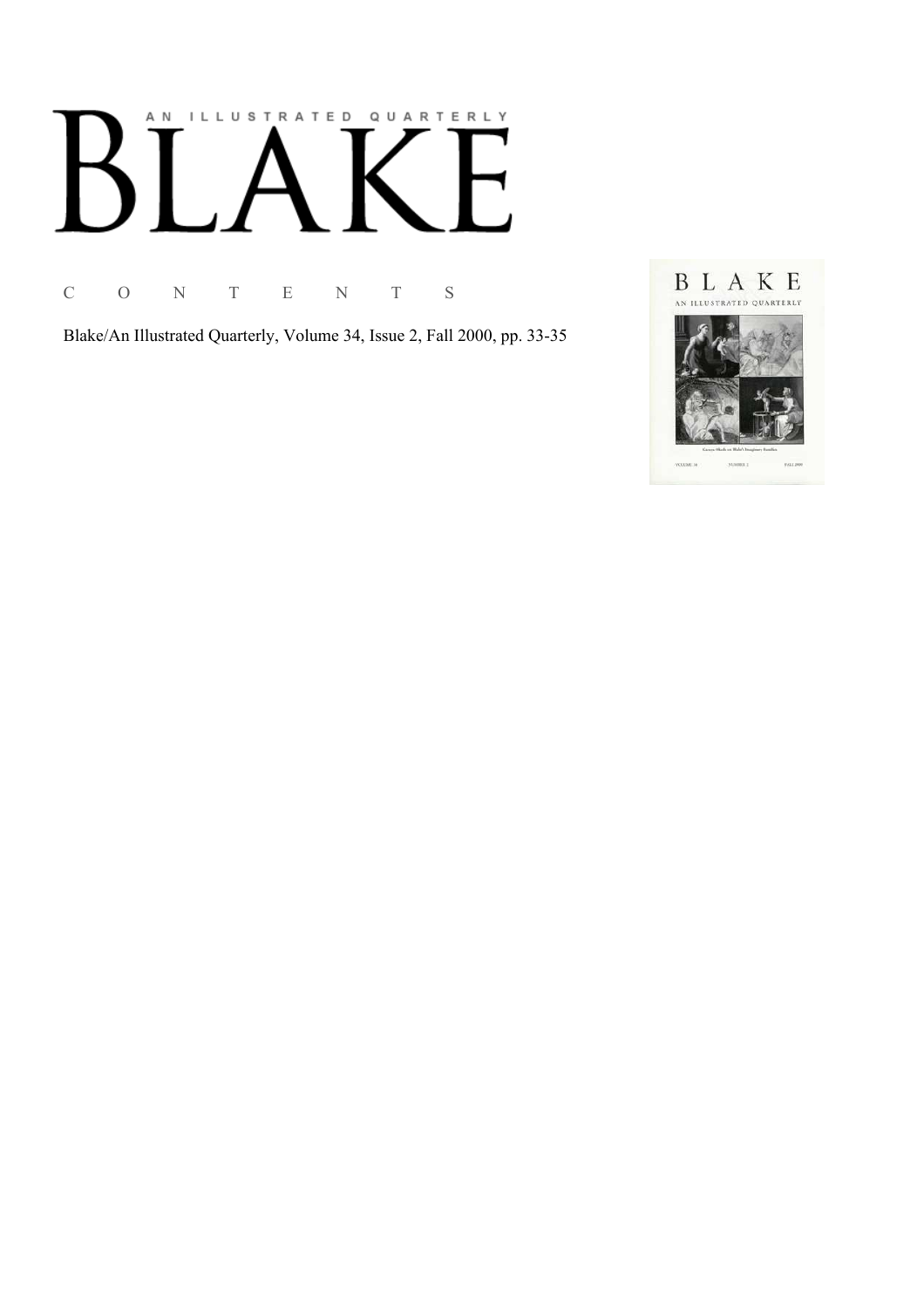# BLAKE

# AN ILLUSTRATED QUARTERLY



Kazuya Okada on Blake's Imaginary Families

VOLUME 34 NUMBER 2 FALL 2000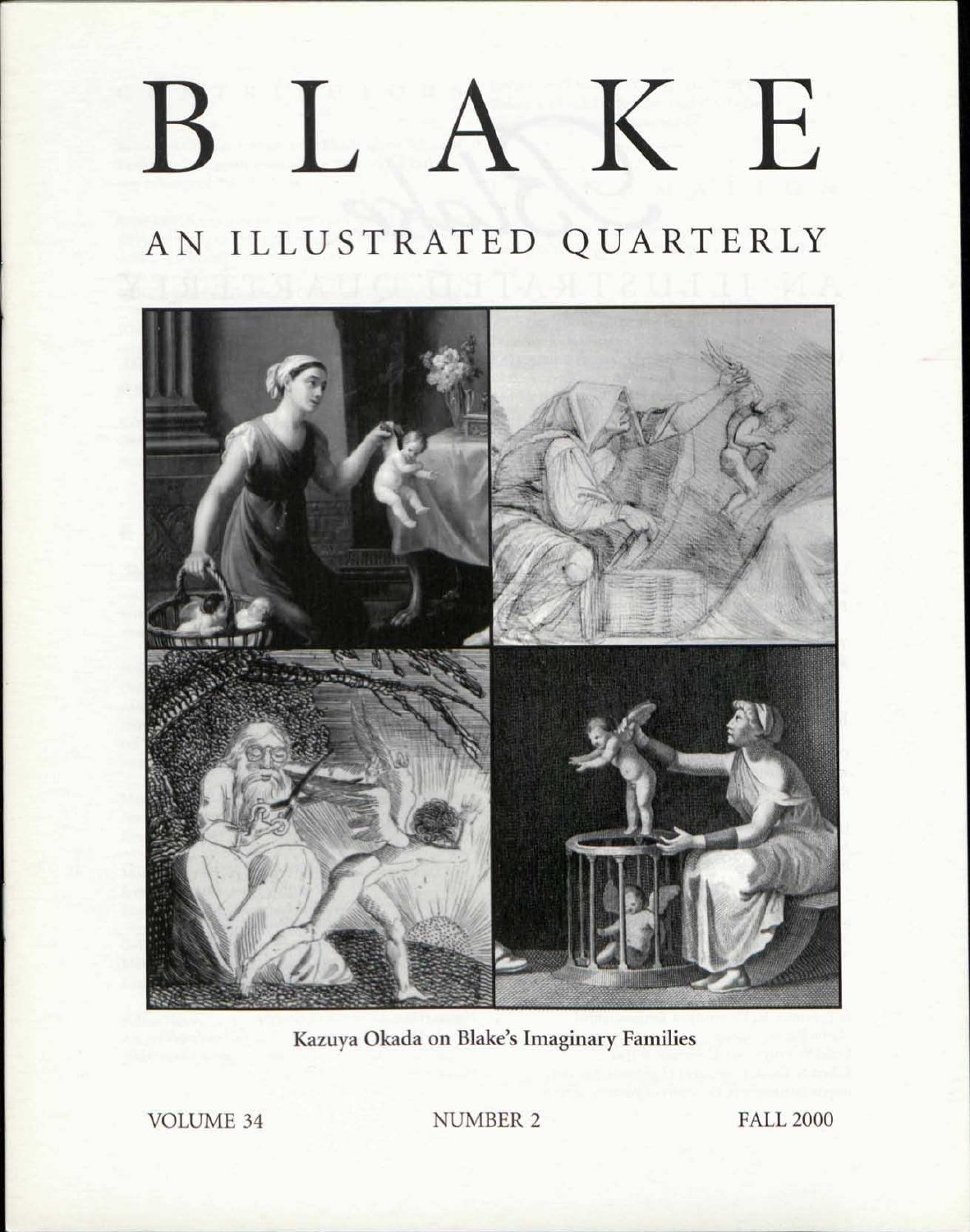

# AN ILLUSTRATED QUARTERLY

#### VOLUME 34 NUMBER 2 FALL 2000

## CONTENT S

| Articles                                                                                    |    | Newsletter                              |    |
|---------------------------------------------------------------------------------------------|----|-----------------------------------------|----|
| Orc under a Veil Revealed: Family Relationships                                             |    | <b>Blake Exhibition at Tate Britain</b> | 62 |
| and their Symbols in Europe and The Book of Urizen<br>By Kazuya Okada                       | 36 |                                         |    |
| The Book of Ahania: A Metatext                                                              |    |                                         |    |
| By Hatsuko Niimi                                                                            | 46 |                                         |    |
| Reviews                                                                                     |    |                                         |    |
| Clifford Siskin, The Work of Writing: Literature<br>and Social Change in Britain, 1700-1830 |    |                                         |    |
| Reviewed by Mary Lynn Johnson                                                               | 54 |                                         |    |
| Jason Whittaker, William Blake and the<br>Myths of Britain                                  |    |                                         |    |
| Reviewed by Alexander Gourlay                                                               | 61 |                                         |    |
|                                                                                             |    |                                         |    |

## ADVISOR Y BOAR D

G. E. Bentley, Jr., University of Toronto, retired Nelson Hilton, University of Georgia Martin Butlin, London Anne K. Mellor, University of California, Los Angeles Robert N. Essick, University of California, Riverside David Worrall, St. Mary's College Angela Esterhammer, University of Western Ontario

Detlef W. Dorrbecker, University of Trier Joseph Viscomi, University of North Carolina at Chapel Hill